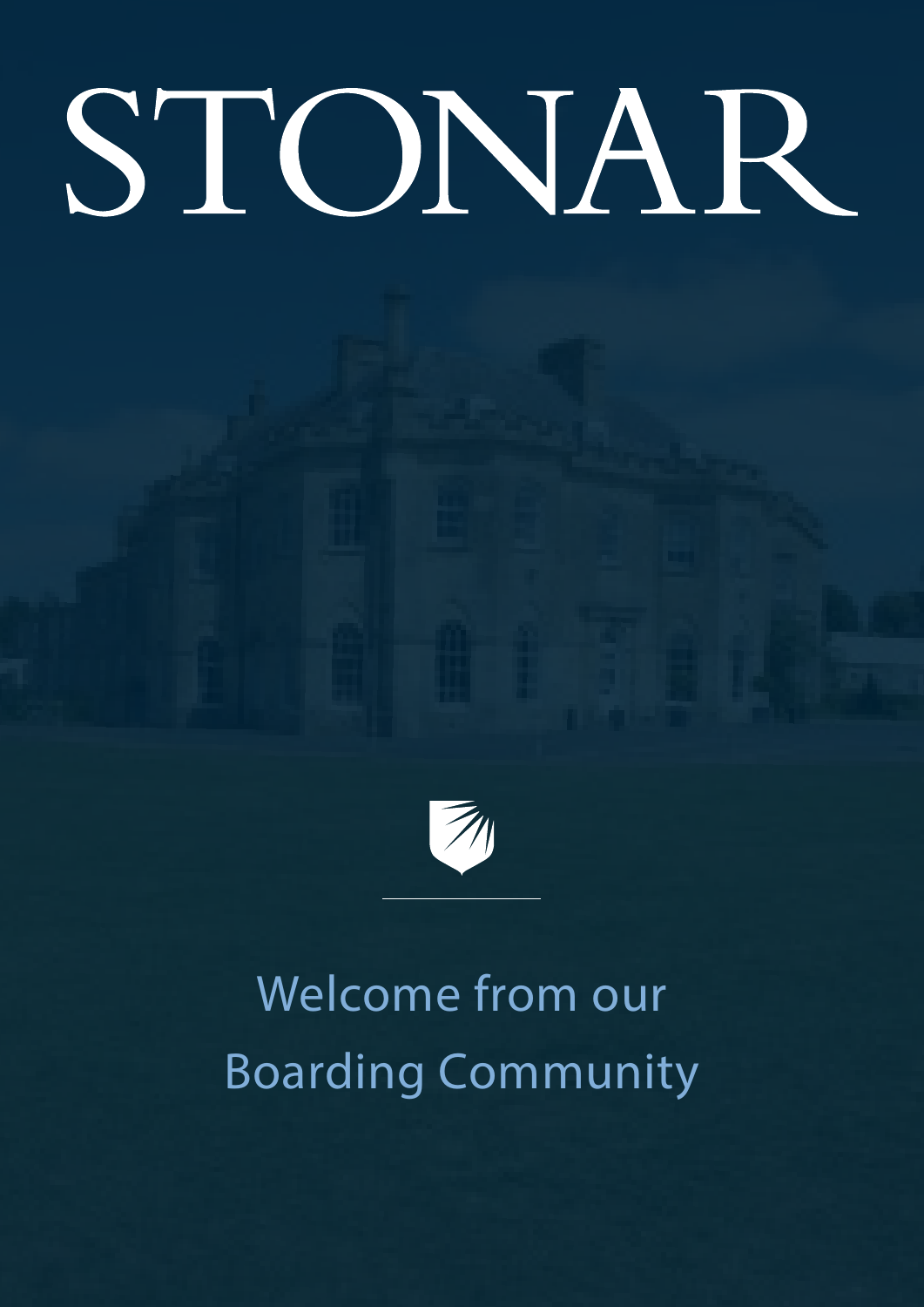

## Welcome to Boarding

We know that joining a new School and boarding house can be a daunting experience and while you may have visited us, you may have watched our videos, follow our social media channels and have read the materials we have already sent you, the best way to learn about what the School is really like is to hear from our pupils.

We hope you enjoy the following collection of messages from our current boarders and we look forward to welcoming you to the School in August and September.

**Stonar Boarding Team**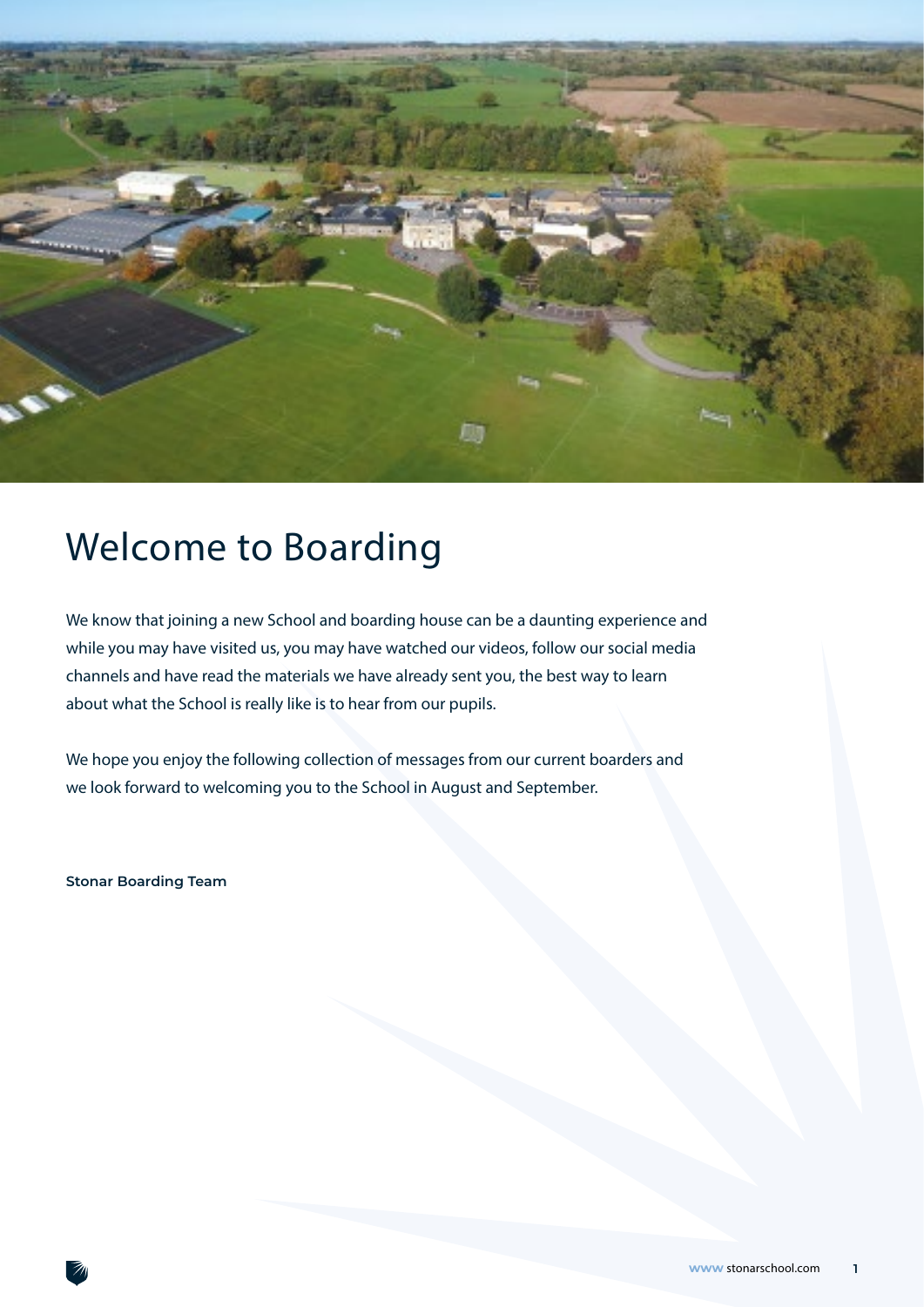

#### **Mila, Year 6**

I love boarding at Stonar because it brings out the best in me, you get to learn so many life lessons and it feels like you are surrounded by a family, who is always there for you, to grow much brighter.

Staff always appear with a smile and are there to support you. There are many activities at the weekend including hoop camp, stage combat, cooking and fun offsite trips. We also have games in the house every Friday night, which are always good. The yard at school is where I love to spend my free time.



I have now been at Stonar for almost 2 years and it has definitely been the best 2 years of my life.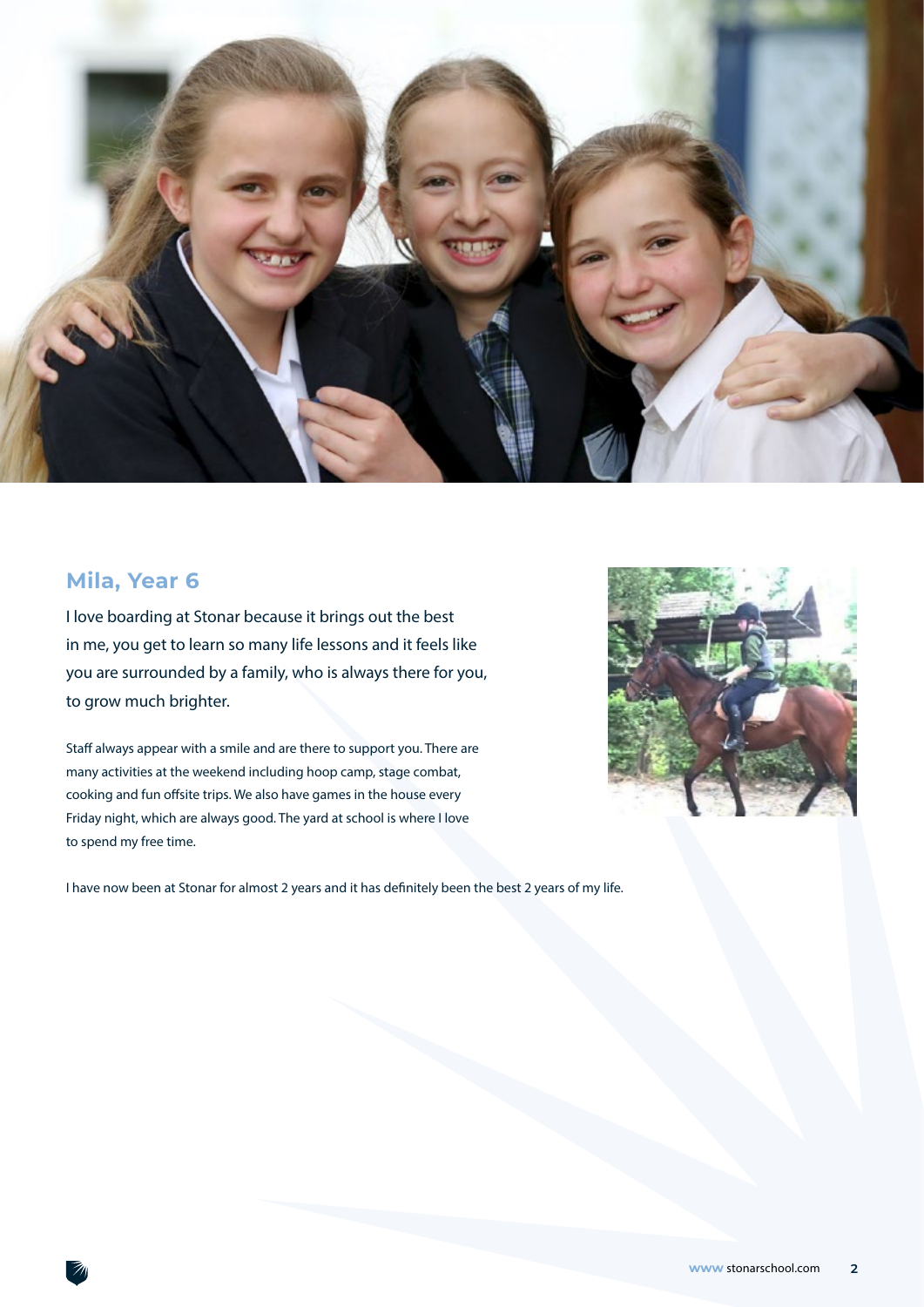

## Ganbrook House

#### **Kosi, Year 8**

I am a thirteen-year-old pupil at Stonar. I am currently entering my third year at Stonar. I can reassure you that choosing Stonar as my Secondary School was one of the best decisions I have made in my life.

The community at Stonar is extremely welcoming and friendly. There has never been a moment in time at Stonar that I have felt out of place or isolated. Stonar is extremely inclusive and is amazing at making sure everyone is involved. Not only this, but there is never a quiet moment at Stonar. Of course, you are allowed your freedom but there



is always something going on. From activities, sports matches and boarding activities like a chocolate fondue night; I never feel bored at school! I feel wholeheartedly that Stonar has the best pastoral care out there! Trust me, there have been so many times where I waltz into Mrs Tilley's office feeling blue or with a genuine problem. I also say with full confidence that there has never been a time where I don't walk back out of the office feeling better. There is just so much support from the pupils and the staff so I always feel happy.

One of my favourite parts of the school is the Yard. I absolutely love horses, I love to spend time with them. My favourite part of my day is going down to the Yard with my best friend and having a lovely conversation through stalls while we groom our ponies. I can always ask for help or talk about what is going on and feel appreciated and loved at the end. To sum it up Stonar is one of the best decisions I have made. I love the environment and all the communities and I am 100 percent sure that you will too.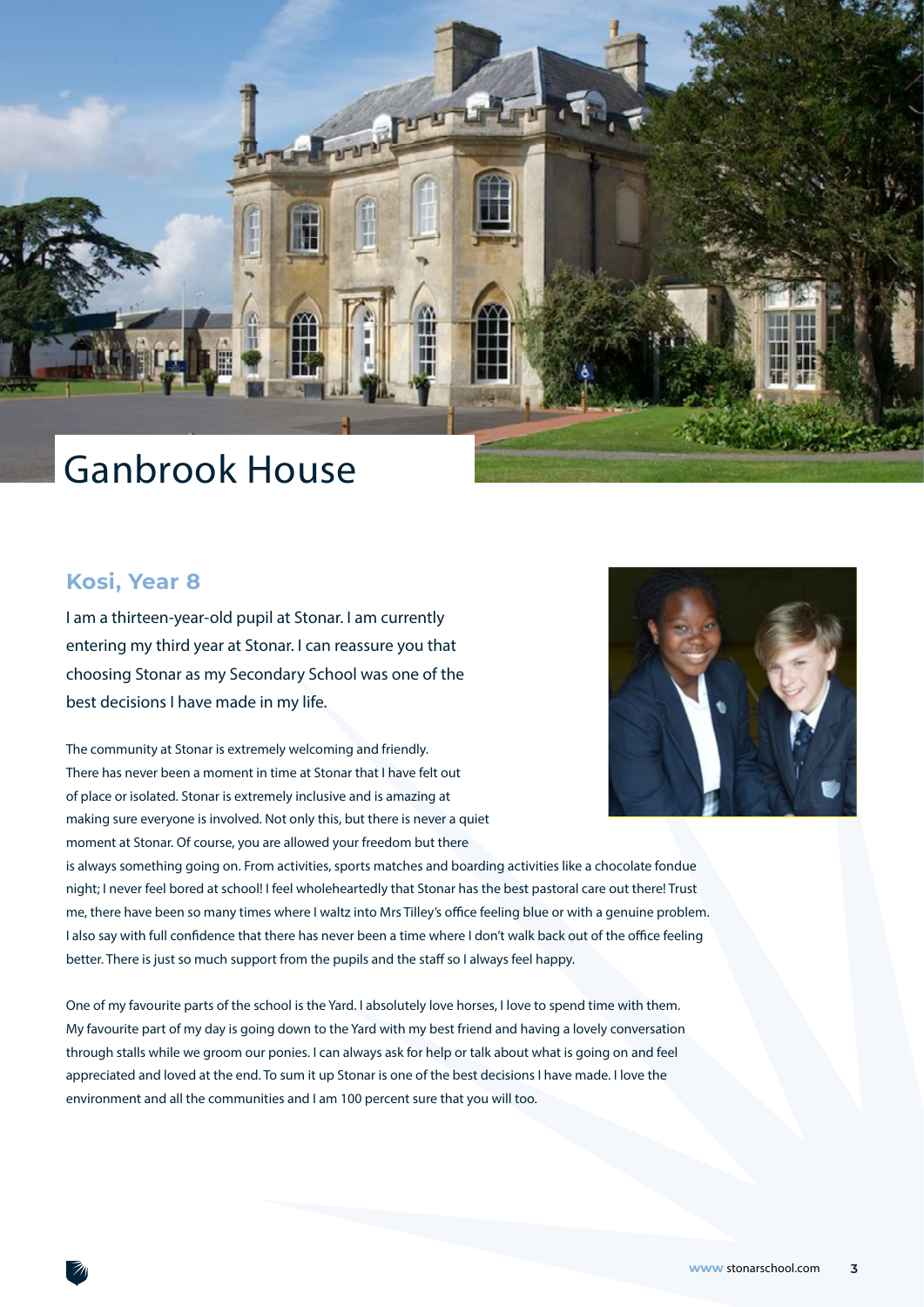#### **Lydia, Year 8**

At first when I joined boarding in Year 7, I did not know what to expect.

However, within two days, I was already really enjoying it; the people in the house are all so friendly and the staff are supportive. It is great that you can be around your friends all the time. You always have someone to talk to and Hart is a happy house to live in. In boarding, you have a good routine and I believe this helps you to become independent.

I really enjoy that as well as activities, I also have freedom, for example

at the weekend we can walk to Atworth. When you are older you can visit Bath with your friends. I really like the weekends when we have a take away and I can relax with my friends.

#### **Scarlett, Year 9**

Before I came to Stonar, I was nervous and excited at the same time. I had always wanted to go to boarding school and to be able to take my pony was like a dream.

When I first arrived, I was anxious as boarding was a new experience for me. My parents dropped me off and I was paired with a boarding buddy that showed me the routines and how the days worked. After the first few days, I was settled and was enjoying school life and taking advantage of all the opportunities and didn't want to go home.

[potential photo from Anna **Barclay** show the shoot of

After boarding for quite a few years now, I can say, it has been one of the best decisions, I have ever made. I think some of the things you learn at boarding school are priceless. You meet so many different people and learn about all the different cultures from around the world, you learn how to stand up on your own two feet and be independent; something you don't normally learn until you are an adult.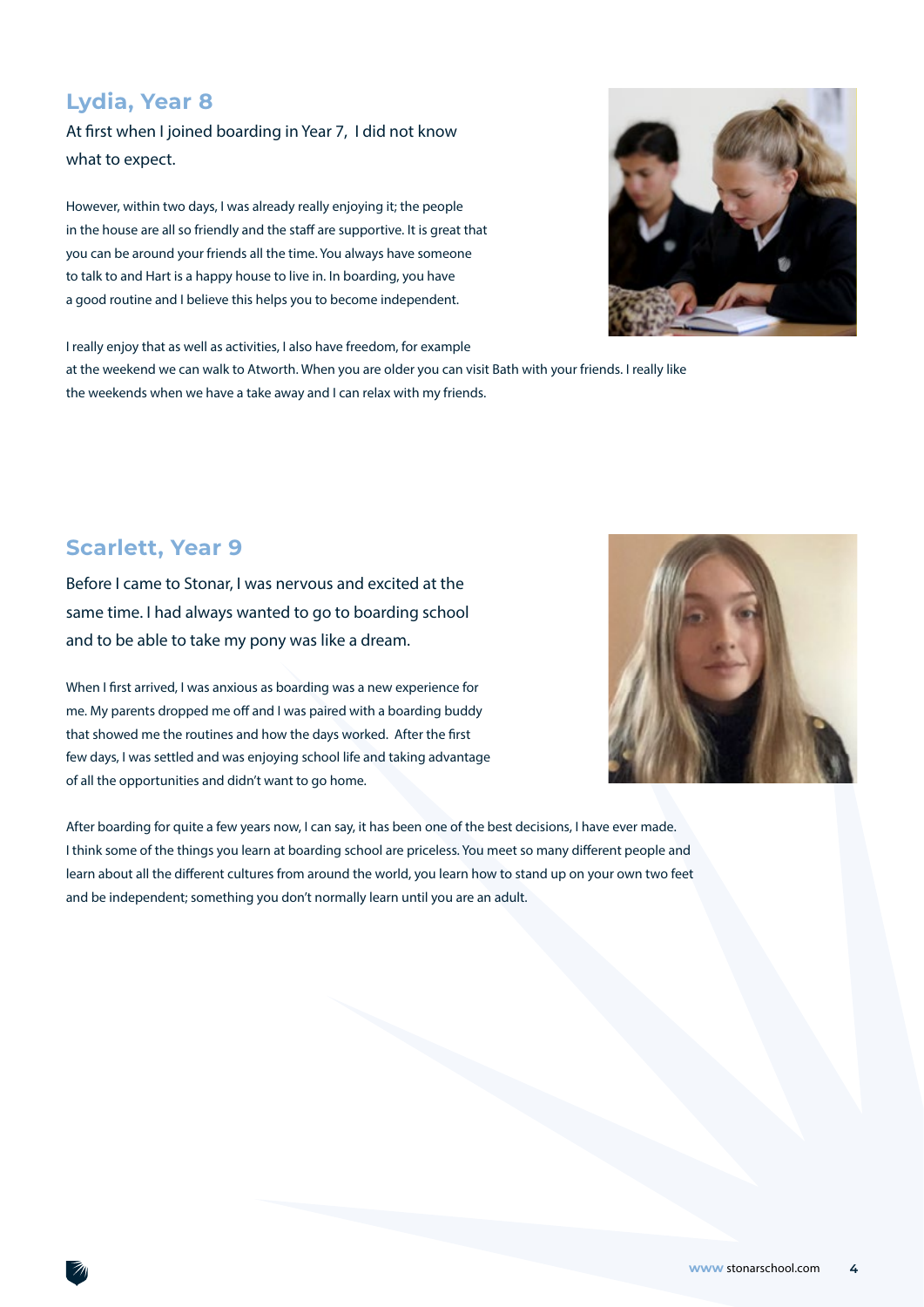

## **Hart House**

#### **Marc, Year 9**

When I first arrived at Stonar, I was so nervous as it was my first boarding experience. I didn't realise that such a wonderful year was waiting for me; I was only thinking about, will I fit among the English people, will they understand my accent, will I make friends or will I be alone?

The first week passed and I met the most amazing staff and people in the boarding house, all my nervousness suddenly disappeared. They were all helpful and very kind, they helped me in everything I needed and explained everything I had to do. Also, I thought the weekends would be boring, but they weren't, activities were planned every weekend to entertain us.



I have made many friends in boarding through these great activities, which have made my boarding experience great. In conclusion, it has been a great year, with great staff and friends. So, I would recommend this to anyone who likes to speak and learn English and to have fun.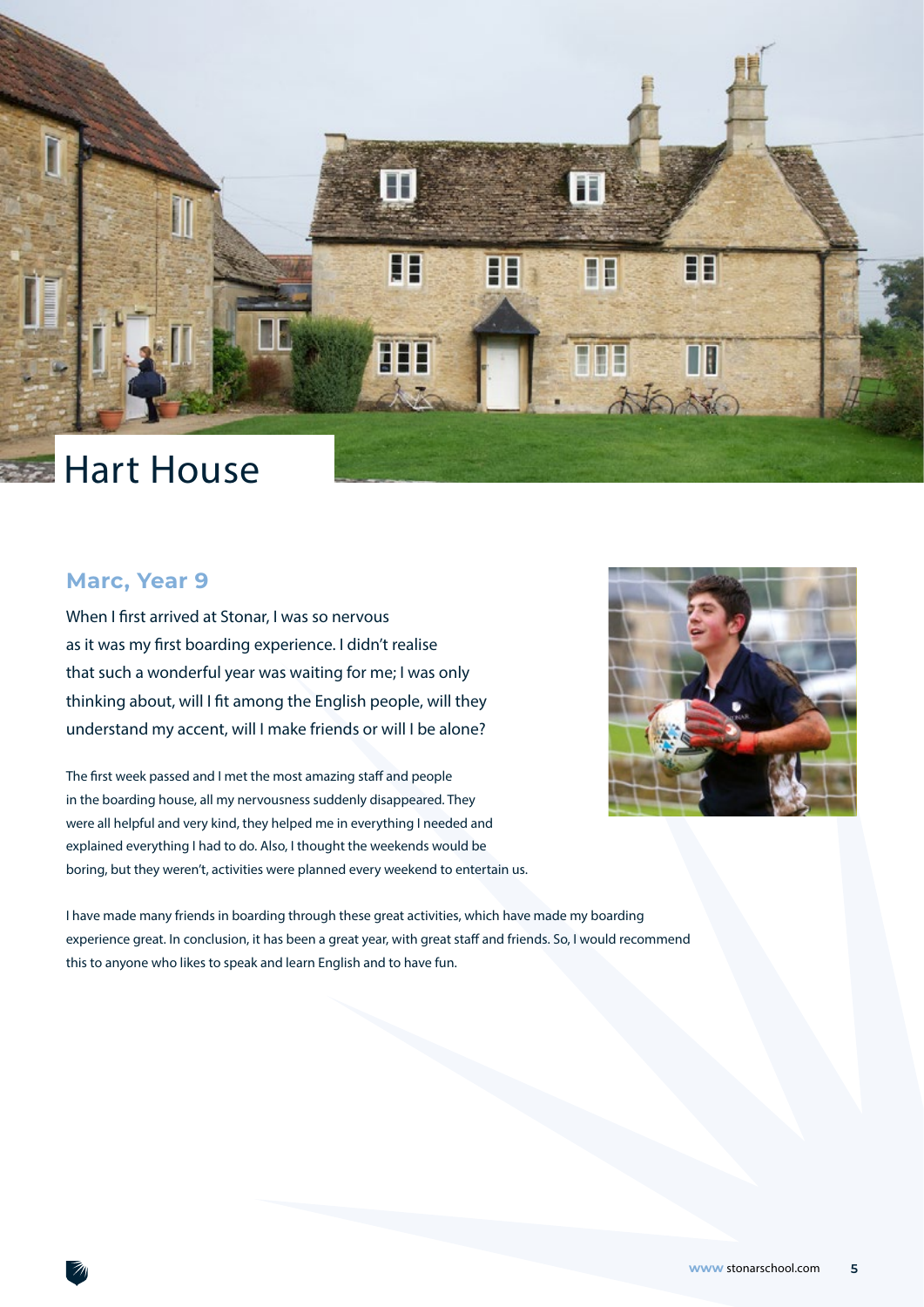

#### **Emmanuel, Year 10**

Stonar is one kind of school. When I first got to Stonar, I was in love with what I saw because of the facilities. It has been a very good experience at Stonar and a more lovely experience in Hart boarding house.

Hart boarding house is filled with friendly, nice and loving boys and girls and our houseparent are also really friendly, it is a blessing. Our houseparents are loving people who will want to help you anytime you have a problem, there is no problem that you can't take to Hart houseparent's. Even if they do not know the answer to the problem immediately, they will give you a positive answer and will keep to their word.

The activities in boarding at Stonar are interesting and lively and people want to participate in them. For example, every Sunday we have basketball and badminton, I go to them every time because I am a sporty person but each week, I see new people coming and joining, that shows that everyone is welcome to take part. As a new boarder to a new environment, I have made very strong friendships with lots of people. When you are at Stonar, you don't have any problems because the staff are always there for you. It is like "HOME SWEET HOME".

#### **Adrian, Year 10**

I became a boarder at Stonar in January of this year and this is the first time I have studied overseas.

Everything was new to me so it took a while to learn the new routines. Fortunately, everyone was really kind to me so I have made lots of new friends here. I worried quite a lot before I came to Stonar but I found that I was wrong to be anxious. Whenever I felt homesick, missing home or other friends, I could talk to the house parents. They are always there and will do their very best to help you. The activities at weekends are diverse; I really enjoyed the Chinese New Year festival event. I have had so much fun at Stonar.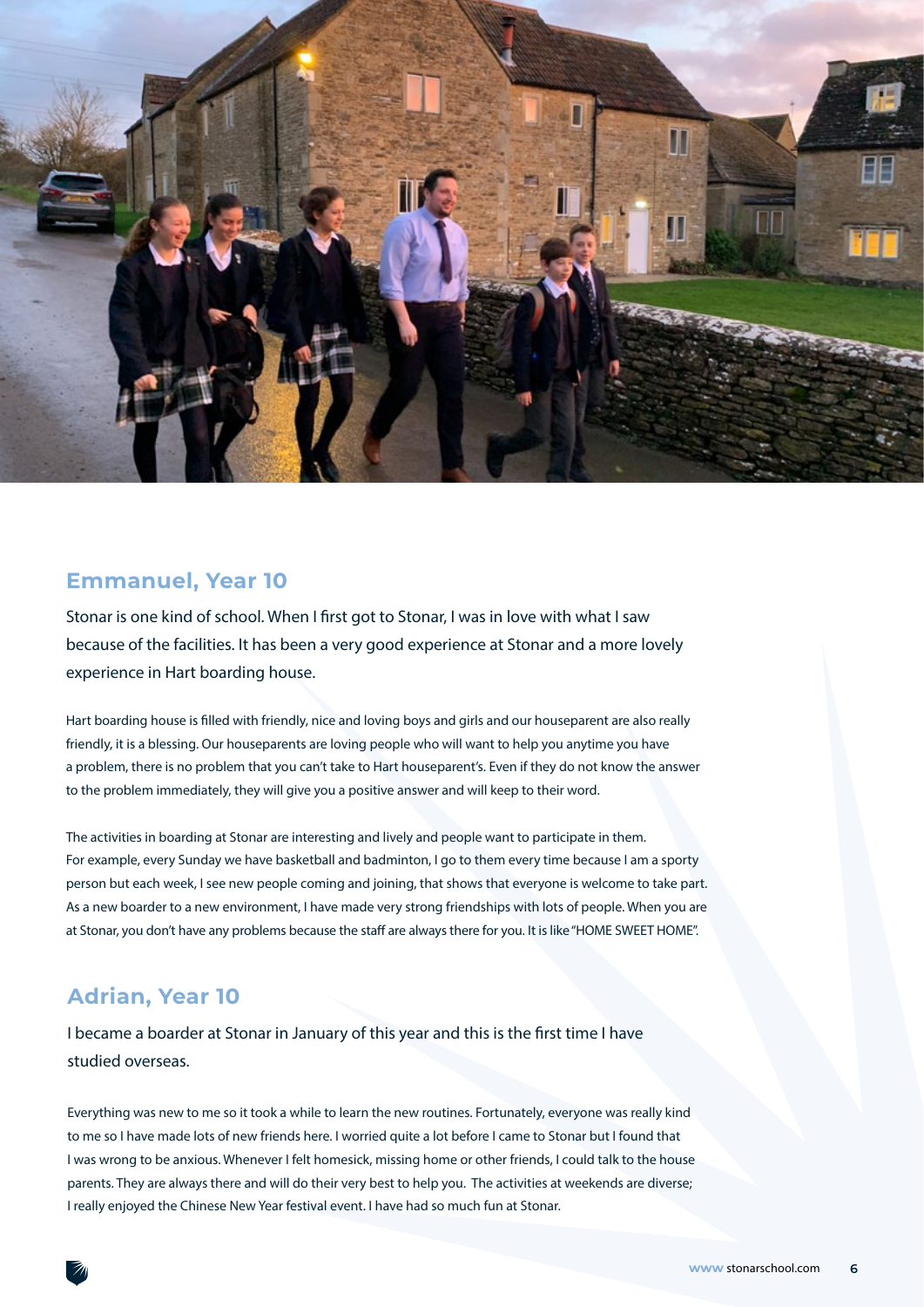#### **Georgie, Year 10**

My experience so far at Stonar has been eventful, full of happiness and joy. At first, I was a bit nervous to board as it was my first time. However, the amazing boarding staff made me feel very welcome and were always there if I needed them.

Over the course of this year, I have met amazing people and made great friendships, some feel like family. I have made some magnificent memories along the way. The weekends are very fun as there are entertaining activities planned for the boarders like baking, sports, indoor games, organised activities outside of school and many more.



Overall, I have enjoyed every moment at Stonar and I am very excited to go back next year.

#### **Sophie, Year 11**

One year ago, I decided to spend a year abroad. When I arrived at Stonar, I felt anxious and very nervous, as it was my first time away from home. At the beginning, boarding was strange but within days, I felt home away from home which sounds weird but that was due to the greatest houseparent I ever had. Mrs. Tilley - our Housemother- follows an open door policy and whenever you have a problem, she has an open ear to discuss the problem.



All the staff have supported me whenever I have needed help and this is a very reassuring part of boarding.

Ganbrook House is very special as all the boarders feel part of a big family. Moreover, Ganbrook has a very good house spirit as Ganbrook has a great tradition to start the weekend off with an evening activity, where everyone is joining in. During the weekend various creative or sports activities are offered and there are also many off-site trips. You never feel lonely or home sick as there is always something to do or someone to chat with. Boarding at Stonar is a great experience and made me a strong, confident and mature individual. I will miss Stonar and I will always keep Ganbrook House and Stonar in my heart.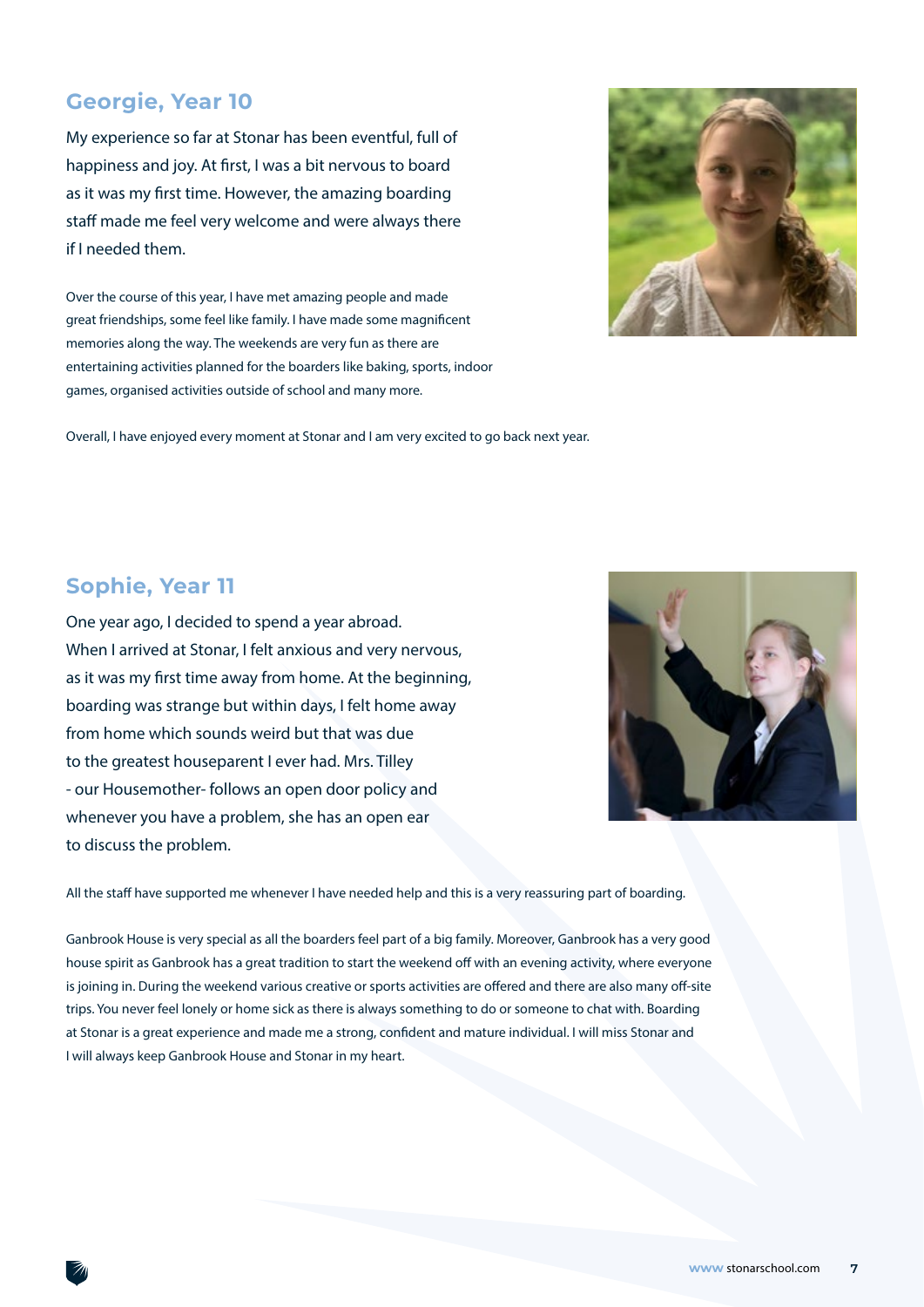## York House

### **Our Sixth Form Boarders**

#### **Daisy, Year 12**

I'm from Surrey in England and I've been a boarder at Stonar since Year 9. When I joined Stonar in 2016, I was only thirteen years old and had never boarded before. My main concern was that I would not make any friends, but as soon as I arrived at Stonar, those worries melted away.

I can remember my first day with such clarity because of the way the staff and current pupils introduced themselves and welcomed me into the Stonar community. Our houseparent spoke to us on the first night



and encouraged us to make the most of all Stonar has to offer. That is the best advice I could hope to pass on as I can tell you from my own experience that if you fully embrace all that Stonar has to offer, you will have a great time. Another concern was how was I going to find my way about the school site and I recall asking, what appeared to me as the grown-ups, but were actually just members of the Sixth Form for directions to my next class. They helpfully pointed me in the correct direction and asked if we were ok, as being in the Sixth Form is not just about studying, but also about being role models for the younger years, as you will soon discover.

For A Levels I chose to study Geography, History and Physics. I chose those subjects because staff that inspired me and sparked my desire to learn about the subjects to a higher level teach them. One thing that is guaranteed at Stonar is support. From the tutors who cheerfully greet their pupils in the mornings and who are always full of fantastic life advice. To the subject teachers who I've found always make time to help their students, even if it means staying late. To the Sixth Form team who are so knowledgeable about university choices and applications, and finally, to the house staff in York who are always there when you need them,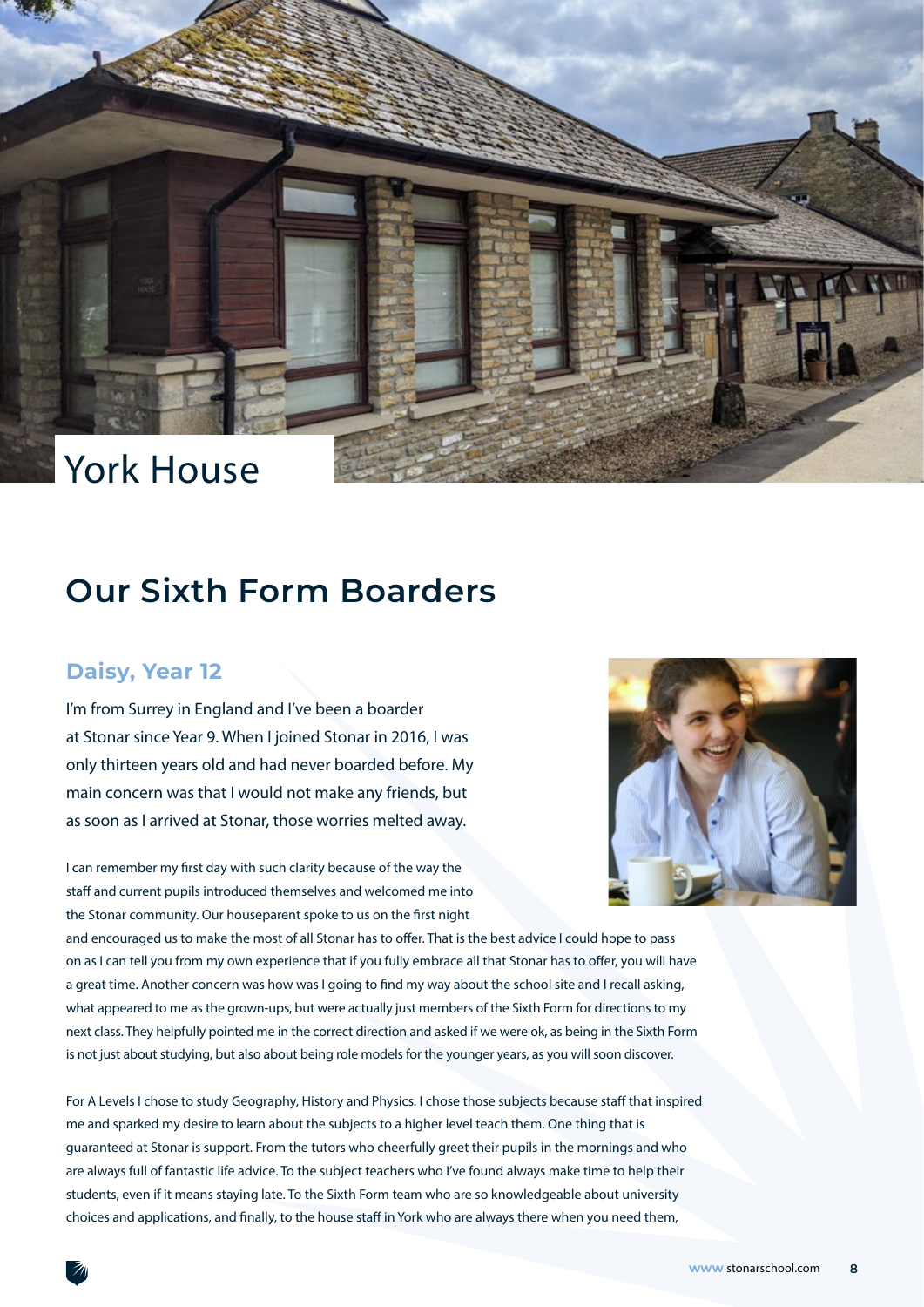

everyone at Stonar wants to help you get the best possible experience out of your time in the Sixth Form. Stonar School's main values are respect, resilience and integrity. This means that pupils are encouraged to become people with whom others will want to interact, and these core values govern the way Stonar pupils live and study together. We all have the opportunity to shine, as there is a wide range of opportunities, both academic and extra curricular, to suit our diverse talents. At Stonar no one is forced to do things that they don't want to do, but you are always offered the chance to try to develop your particular abilities, building your confidence in small steps. One major reason why I chose to come to Stonar, and remain, is the yard. I am by no means the best rider but it doesn't matter, I am still supported and encouraged. The yard is where many of my own and my friends' happiest memories have taken place and, even if you do not like horses, everyone is welcome there. The yard staff and Equestrian Assistants make it a welcoming and positive environment in which to spend time.

Deciding to stay at Stonar for the Sixth Form was an easy choice for me in comparison with the one that you have made, especially if you have chosen to come to Stonar from another country, I was still apprehensive as it meant change. I moved from Hart House, which had been my home for 3 years, to York, with entirely new staff and more freedom! There was no need for concern however, because at the end of the first week the whole Sixth Form cohort, both existing and new pupils, had become a great community. It might sound like I'm just saying this, but I can assure you that everyone you meet is genuinely trying to help you navigate the change of going from GCSEs to A Levels. I know from experience it is a great transition to make and those of us already here look forward to welcoming you into York in September. I can assure you that your time at Stonar, like mine, will be full of so much unexpected fun and you will truly find your place amongst your peers. If you have any queries or doubts once you arrive, just ask other students or house staff. We can't wait to meet you and for you to experience all Stonar has to offer. I am sure you will love your time here.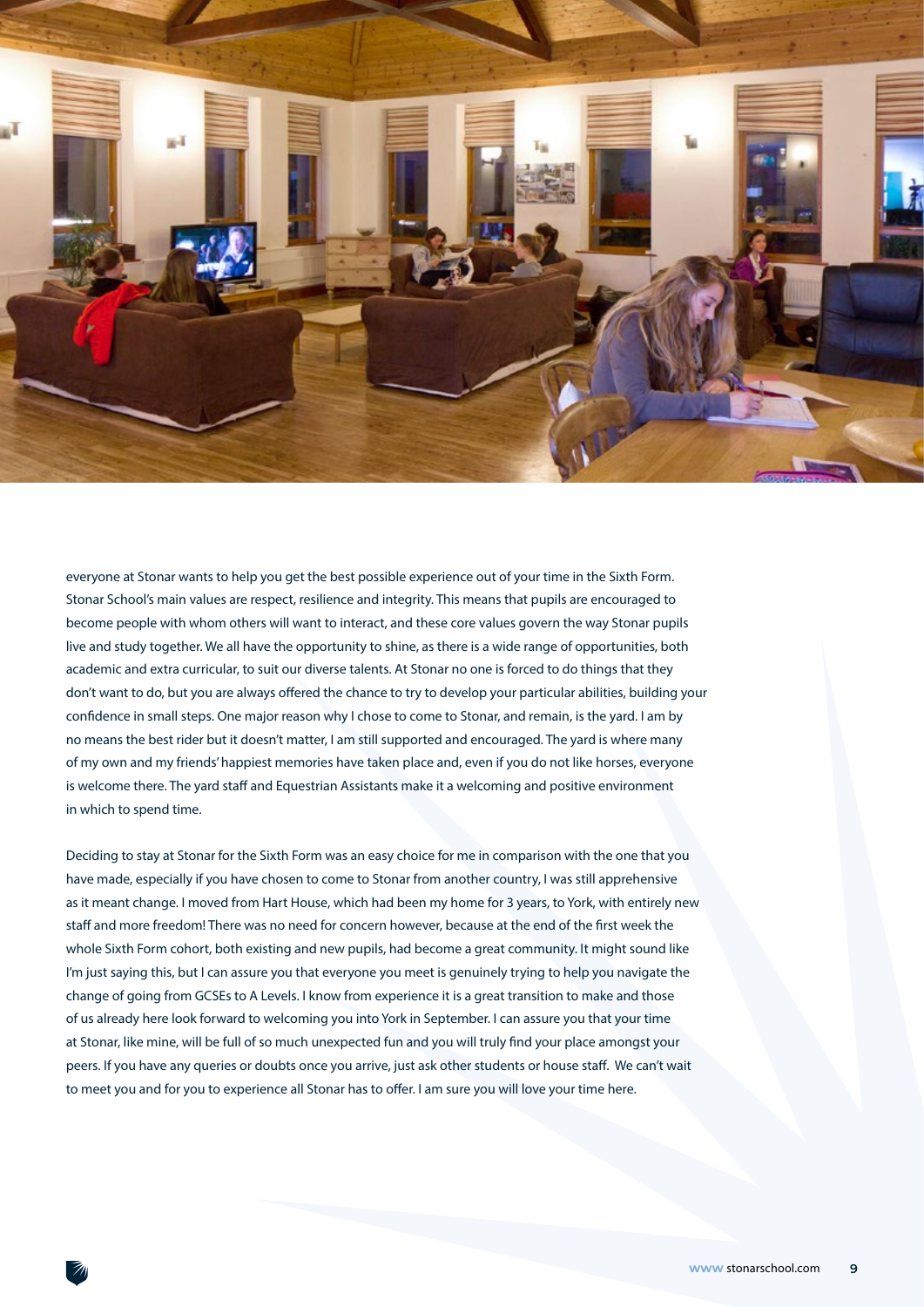#### **Göksu, Year 12**

I am from Istanbul and I am currently a Year 12 pupil boarding in York House. I have only been in Stonar since September 2019. I can hear some of you say 'Oh, she's actually new too, that's a relief then'. But don't worry!!

There is a nice mix of both new and old pupils at Stonar, and although adapting to a new school might feel hard, the first phase of 'being a new student' will only last a short time after you arrive at Stonar. I can assure you that Stonar School is not just a school, but it is a place where you meet new people and quickly become part of the family. I had many thoughts before



I first came here. Who would I sit with at lunch? What was that teacher's name? Should I talk to my houseparents about my questions? What clubs do I choose? Is there something wrong with my English? Have I chosen the right subjects? Now I realise that although I arrived with many questions, the staff and boarders at Stonar showed me the right path to follow and made it feel, in no time at all, like I had always been part of the school.

For my A Levels I am studying History (specific time periods in British and Russian history), Maths and Psychology. I must say that all of my teachers and also my tutor, have been very supportive. A privilege of being at Stonar is that you can get 1:1 help or mentorship, both in and out of class. Every weekday evening we have a duty tutor in York house and they are able to give additional support to you if you feel you need it. Class sizes are also small, so learning and consolidating learning is easy. The staff really do want you to succeed and you should never worry about asking for help. I am thinking of doing a degree in humanities, perhaps PPE, and Mrs Bennett is always on hand as Head of Sixth Form to give support and advice on university applications, as well as offering day to day support all the way through the Sixth Form.

In assemblies Mr Way, the Headmaster, frequently talks about the need to be kind, be known and get involved in every aspect of school life. At Stonar, in addition to academic studies, there is a wide range of activities to keep you busy and content. The staff will encourage you to get involved frequently in extracurricular activities, so that you can have a range of different experiences of your time at Stonar. I have enjoyed being part of the Charity Club as we have planned fundraisers to raise money for our school charity: the Teenage Cancer Trust. I also have been part of the International Society and staff have supported me to create a club in which we could talk about different cultures and eat cultural recipes from around the globe. If we had nothing to eat, we drank British tea!

Boarding in York over the last year has been a privilege. The bedrooms are very nice and in addition to a common room and kitchen there is a recreational room for special occasions (called the Ancient Library Club) and a central quad garden area. There are a combination of single and double rooms and I have been in both. I shared with another new pupil for the first two terms and this allowed us to develop a close friendship and support each as we fitted into the Stonar community. In the later part of the year, I had a room on my own and this helped me to develop my own independence while knowing my new friends were just along the corridor. The staff in the house are lovely: Mrs Noad is the full time houseparent and when she is off duty Mrs White, the relief houseparent, is in house. They are very different but both are kind and have a sense of fun, which makes York a great place to board. The house staff are like our mentors and house mummies! Whenever there is a problem with boarding, the academic life, the food or family and friends, they are always there for you to support you. I have got to know the staff and pupils in York over the last year and now they are like my extended family.

Overall, at Stonar, you can get the support you need, as Stonar is such a great and welcoming place to be.